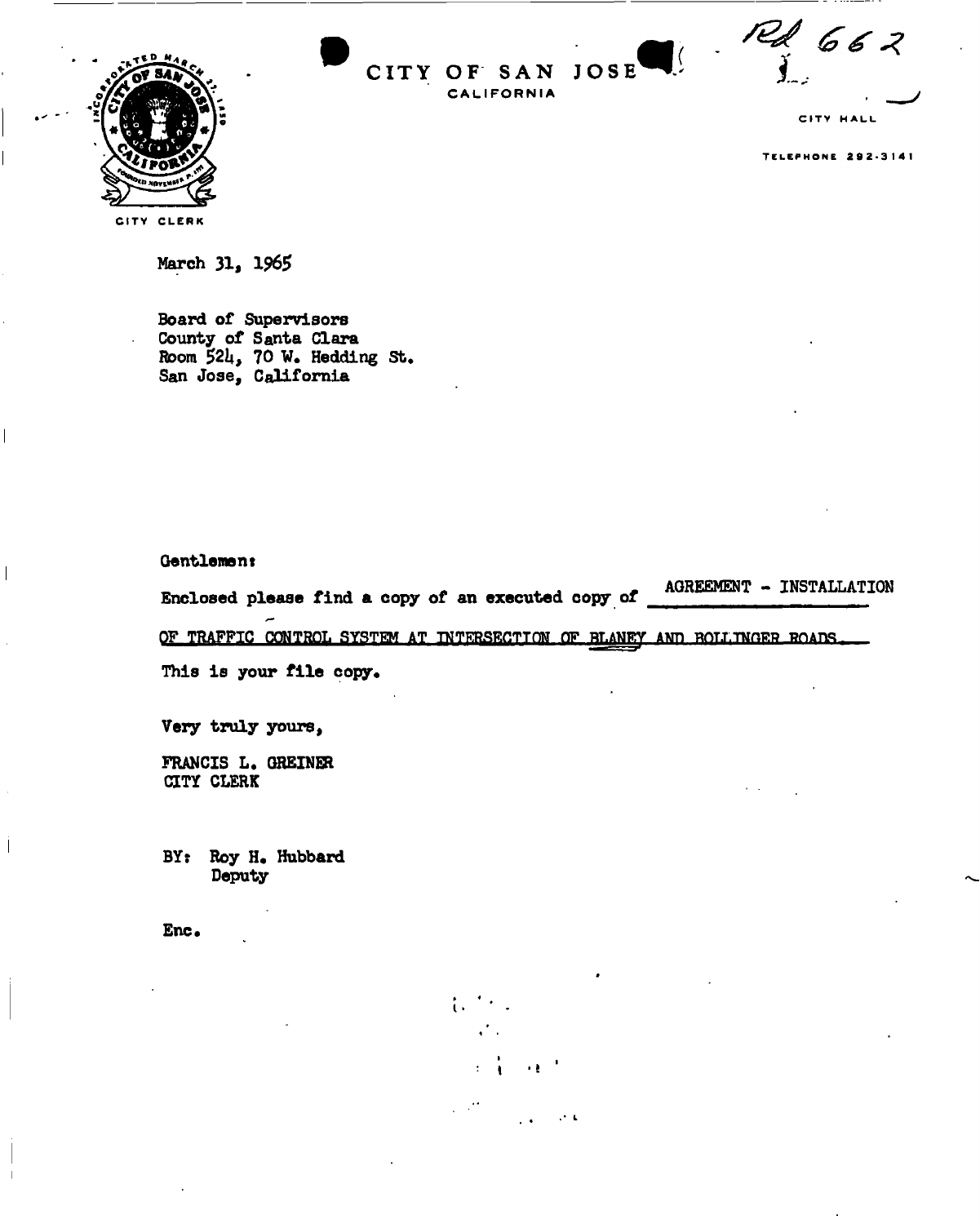AGREEMENT AMONG SAN JOSE, SANTA CLARA COUNTY AND CUPERTINO FOR THE INSTALLATION OF A TRAF-FIC CONTROL SYSTEM AT THE INTERSECTION OF BLANEY ROAD AND BOLLINGER ROAD.

THIS **AGREEMENT made and entered into this • • day of**  , 19 , **by and among the City of** San **Jose, herein-** - FEB 1 1995 - 1995 - 1997 - 1998 - 1999 - 1999 - 1999 - 1999 - 1999 - 1999 - 1999 - 1999 - 1999 - 1999 - 1999 - 1<br>after referred to as "City", the County of Santa Clara, hereinafter referred to as "County" and the City of Cupertino, hereinafter referred to as "Cupertino";

## $\alpha$  as  $\alpha$  as  $\alpha$  as  $\alpha$  as  $\alpha$

For and in consideration of the promises, covenants and conditions hereinafter set forth, the parties hereto do agree as conditions hereinafter set forth, the parties hereto do agree as respectively. The contract of the contract of the contract of the contract of

follows: 1. The City shall fully install at the intersection of Blaney Road and Bollinger Road a traffic control signal system.

2. The County shall pay to the City 25% of the total cost thereof but not more than \$2,500.00.

3. In addition, the County shall advance to the City. forthwith upon execution of this agreement the sum of \$2500.00 to assist in financing the cost of construction and installation of the aforesaid traffic signals, which sum shall be set off against the County's share of 25% of the cost of the traffic signals installation. In the event the County's share of the cost based upon 25 $%$  is less than \$2500.00, the difference between \$2500.00 and 25 $%$ of the total cost of the signal system shall be remitted to the of the total cost of the signal system shall be remitted to the

Cupertino shall pay to the City 25% of the total cost of construction and installation of the aforementioned intersection traffic control system, but not more than \$2500.00. Payment of  $t$ ritrafic control system, but  $\mathbf{r}_{\mathbf{G}}$ compute y cyperia acceptant of the traffic control system from the prime contractor who performs the work thereon. The system from the system from the vork thereon.

 $\cdot$  approved  $\left| \cdot \right|$ 

RE: CB CC 'PC DPW FLO NO: . . . . . . . . ABSTAINS: . . . .

 $\sigma$  is the work the work there we have the work there is  $\mathbf{f}$  b labeled there is  $\mathbf{f}$  b labeled then  $\mathbf{M}$ blic Works

FPP:KWH:M?:5o.

12-15-64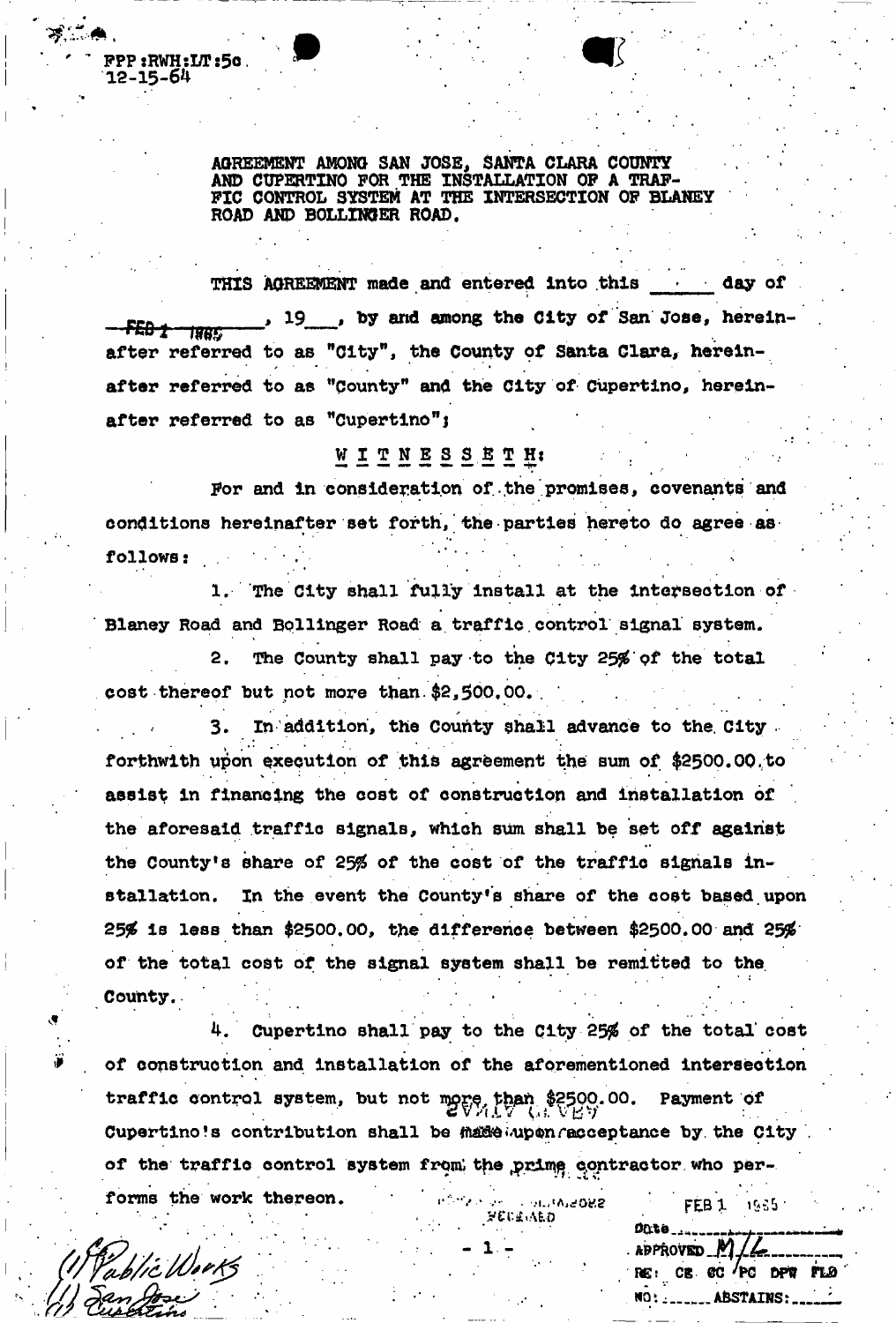5. As a condition precedent to the obligation of the County and Cupertino to make any advances or payment contribution to the City, the City shall submit and the County and Cupertino. shall accept the plans and specifications for said signal system.

The term "costs" as used herein shall include all 6. prime contract costs plus any and all equipment, labor and engineering expenses incurred by the City in effecting the traffic signal installations. The City shall submit to both the County and Cupertino a detailed statement of the total cost of the traffic control signal system, which cost statement shall upon acceptance be the basis for the percentage of cost contribution by the County and Cupertino where said amounts do not exceed \$2500.00.

WITNESS THE EXECUTION hereof the day and year first here-

inabove written.

חפסת

CITY OF CURERTING a municipal **aorporation** 

'Cupertino"

COUNTY OF SANTA CLARA

**Supervisors** 

"County".

**ATTEST:** of Supervisors Board σľ

**Y' CLERK** 

approve grate t

 $R_{\rm Waxax}$ 

lik

ar Li

CITY OF SAN JOSE, , a municipal 2-1019 OF Comporation

ATTEST: eniito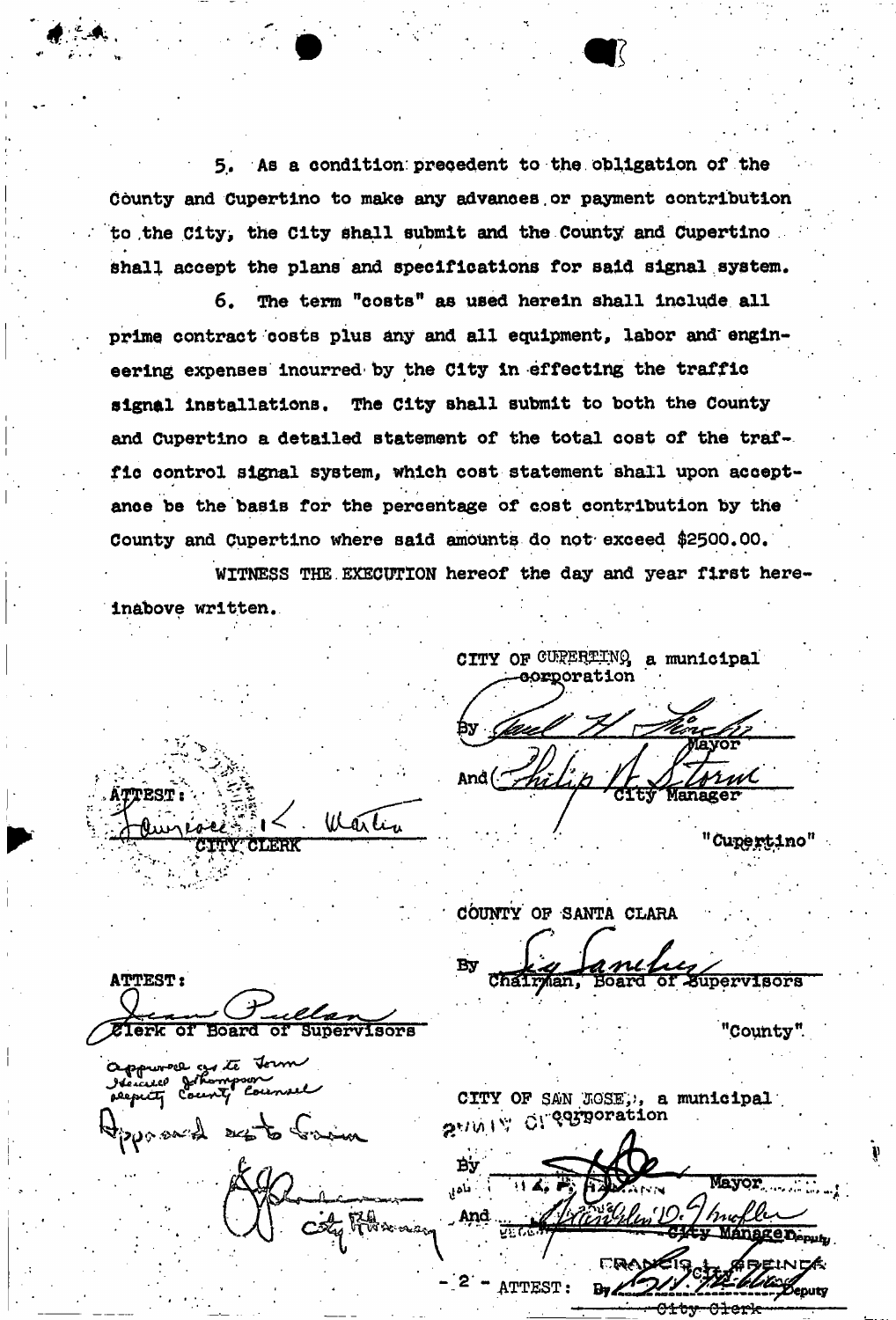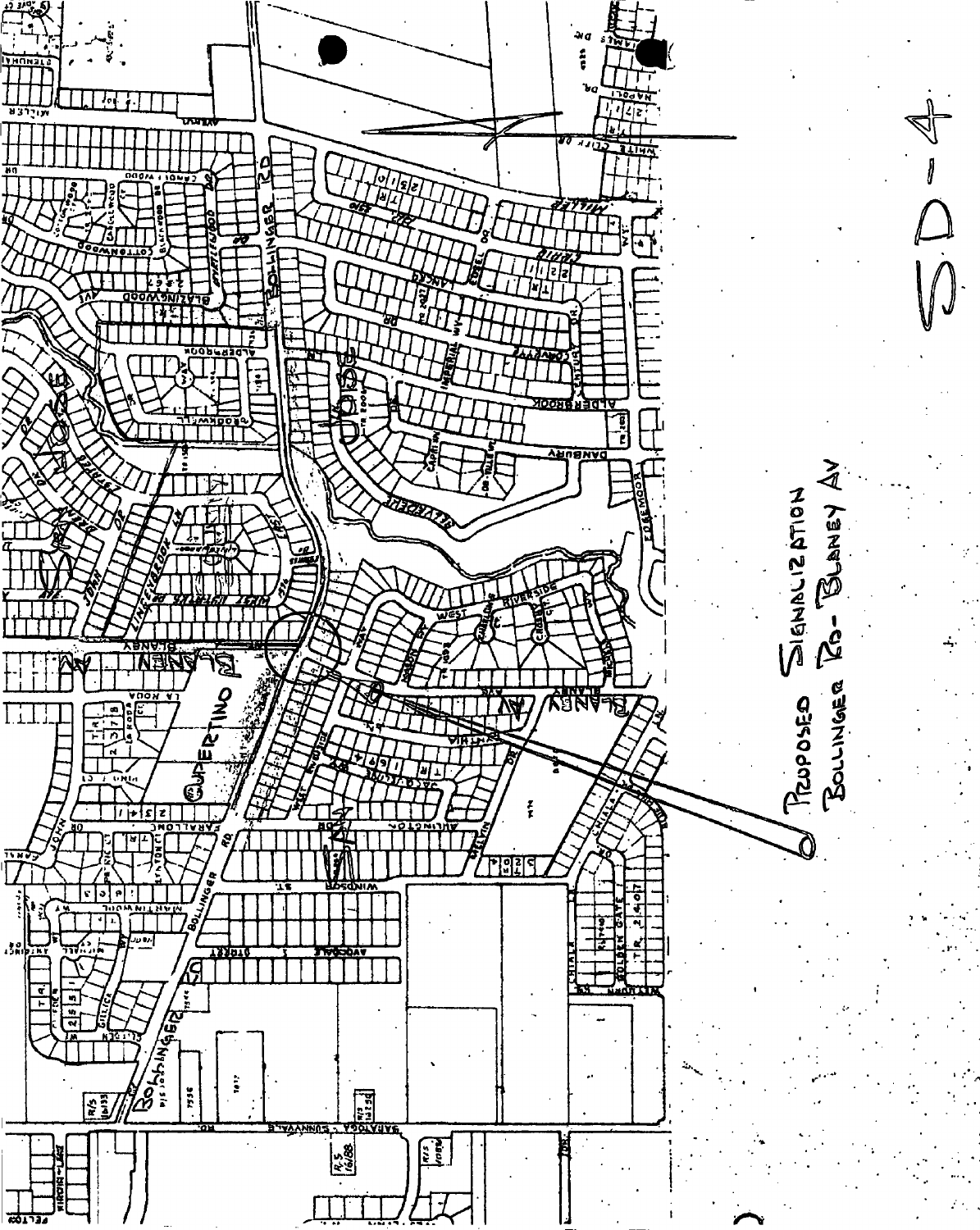**February 3. 1965** 

**Mr. Francis L. Greiner, Clerk City of San Jose Pirst and Mission streets San Jooe, California** 

**Subjects Agreement with City of San Jose and City of Cupertino for Installation of Traffic Signals at Intersection of Bollinger Road and Blaney Road** 

**Dear Mr. Greinert** 

 $*10$ 

**Enclosed you will find the original and three copies of an agreement between the Cities of 3an Jose and Cupertino and the County of Santa Clara for the installation of a traffic control system at the inter**section of Blaney Road and Bollinger Road.

**She Board of Supervisors at its regularly scheduled meeting on February 1, 196\$ authorised its Chairman**  to execute this agreement on behalf of the County.

**After execution on behalf of the City of San Jose, we would appreciate your returning a fully executed copy }**  to this office.

**Very truly yours.** 

**BOARD OF SUPERVISORS** 

**Mrs. Jean Pullan Clerk of the Board** 

**JPtDMRijc** 

**Sncls\***